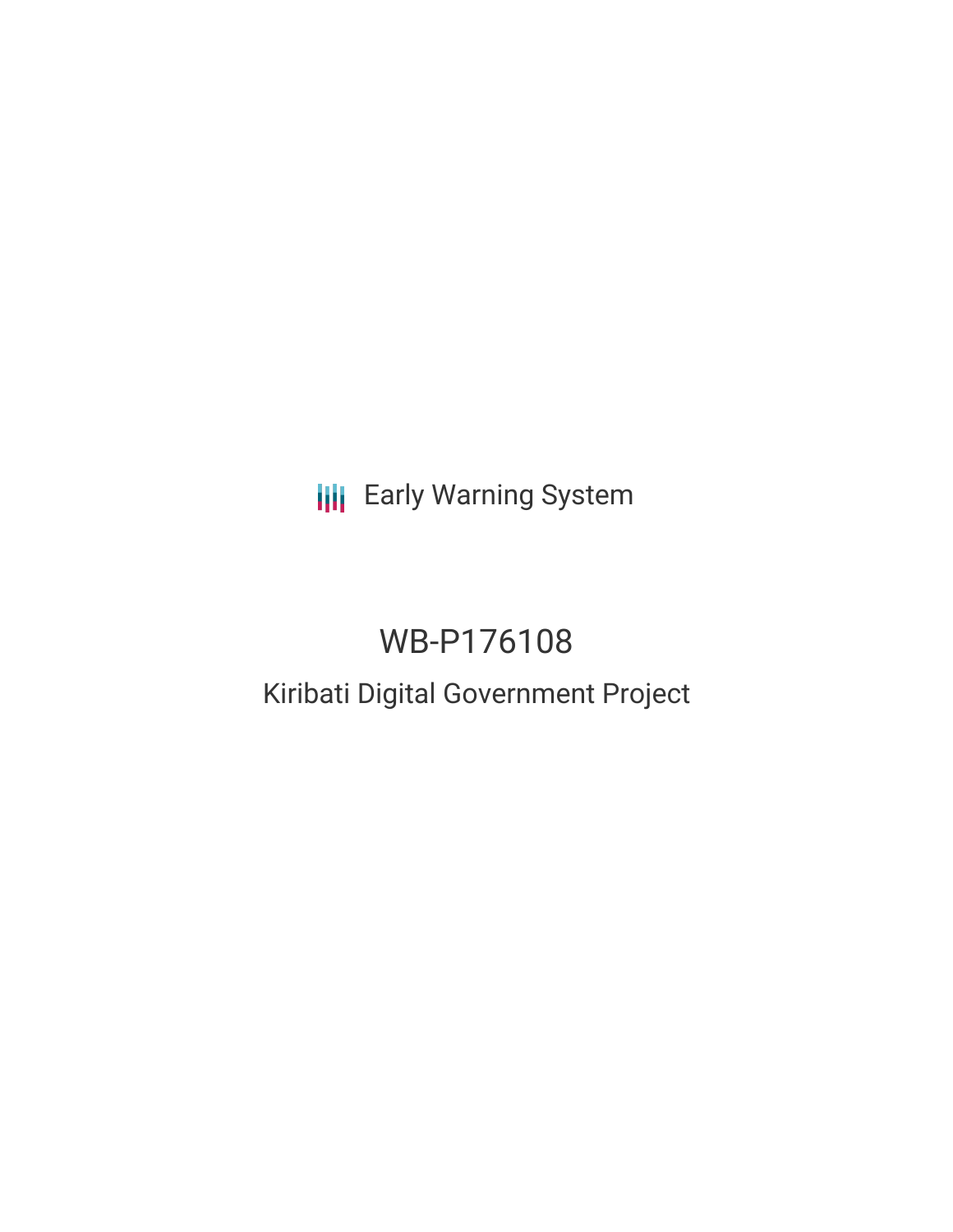

#### **Quick Facts**

| <b>Countries</b>               | Kiribati               |
|--------------------------------|------------------------|
| <b>Financial Institutions</b>  | World Bank (WB)        |
| <b>Status</b>                  | Proposed               |
| <b>Bank Risk Rating</b>        | U                      |
| <b>Borrower</b>                | Government of Kiribati |
| <b>Sectors</b>                 | Law and Government     |
| <b>Investment Amount (USD)</b> | \$12.00 million        |
| <b>Project Cost (USD)</b>      | \$12.00 million        |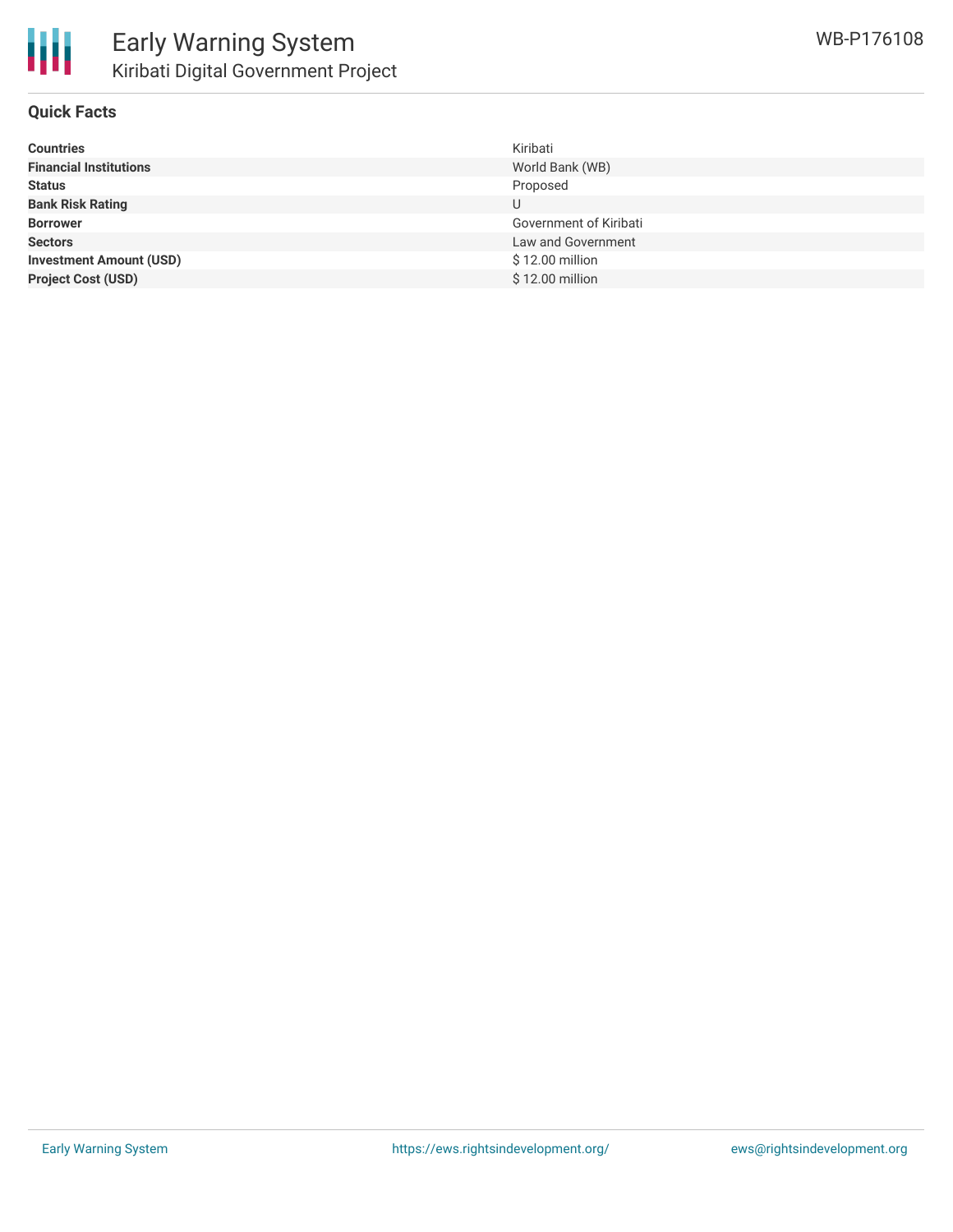

## **Project Description**

No information available at the time of writing.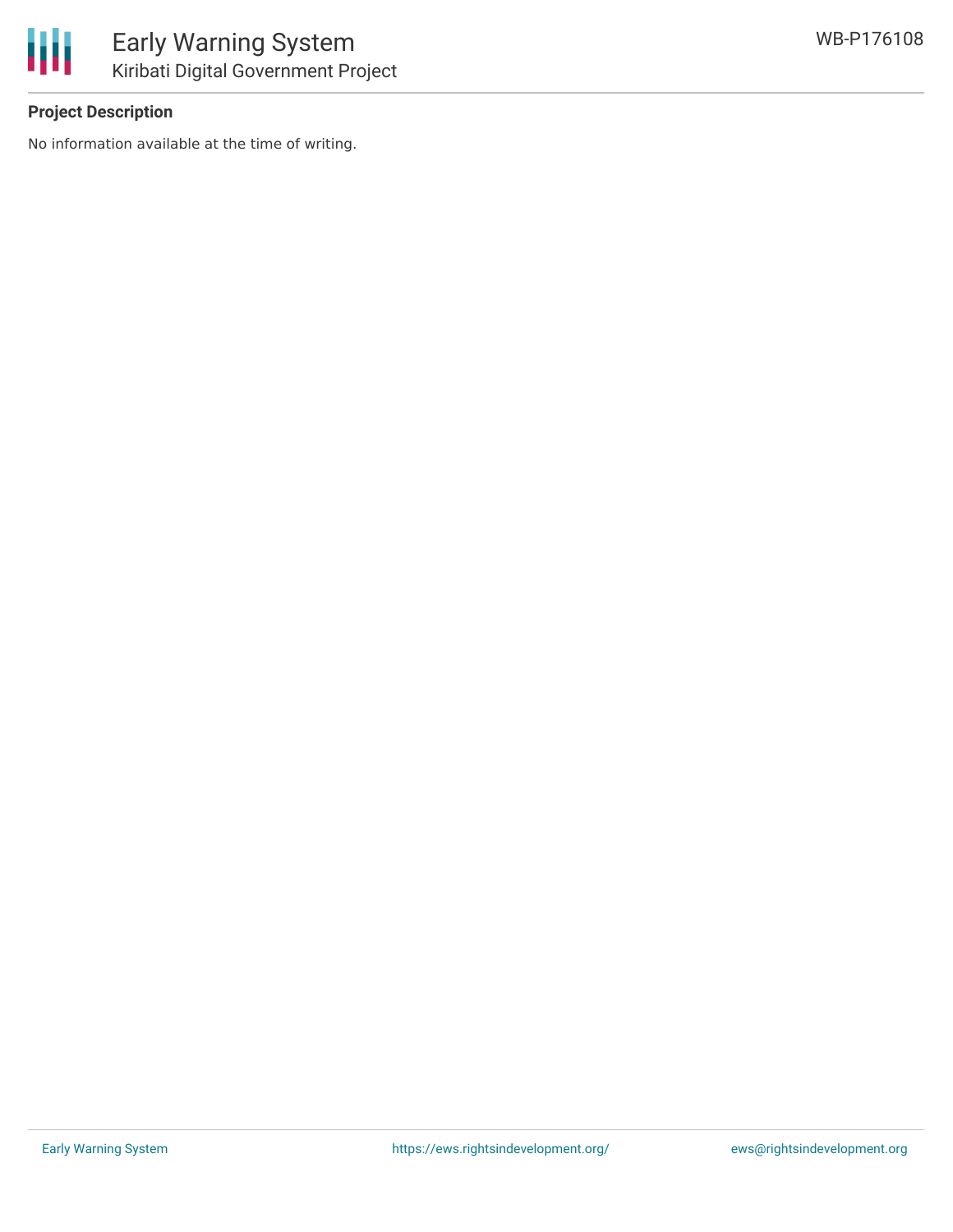#### **Investment Description**

World Bank (WB)